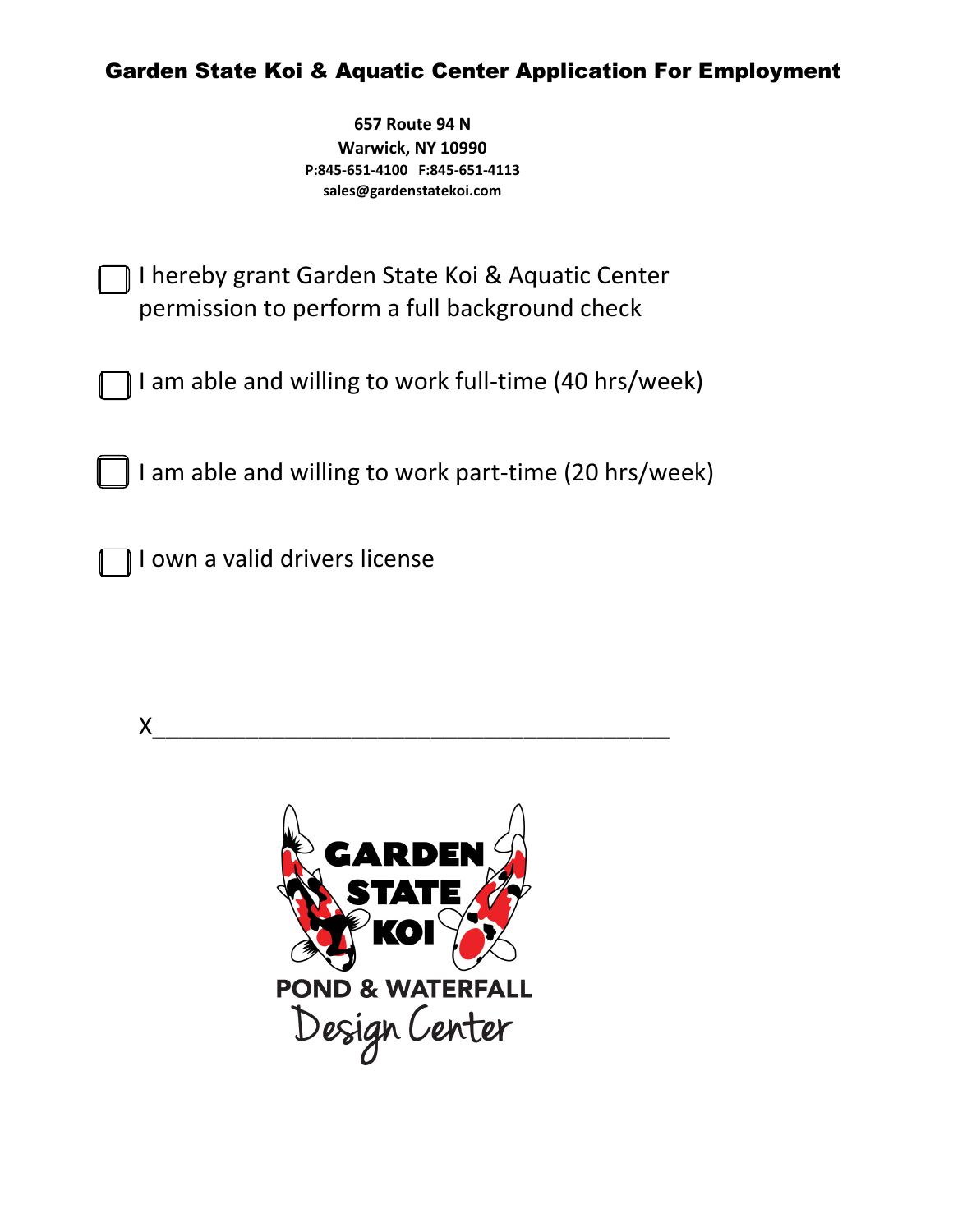## Garden State Koi & Aquatic Center Application For Employment

Fill out all information to the best of your ability. All forms that are found to contain false information will be discarded. **PERSONAL INFORMATION**

| Name (First, Middle, Last)                                                                      |                                                          | Phone                              |  |
|-------------------------------------------------------------------------------------------------|----------------------------------------------------------|------------------------------------|--|
| <b>Address</b>                                                                                  |                                                          | <b>Birth Date</b>                  |  |
| City/State/Zip                                                                                  |                                                          | <b>Email</b>                       |  |
|                                                                                                 | Are you legally authorized to work in the United States? | yes<br>no                          |  |
| <b>Emergency Contact</b>                                                                        | <b>Phone Number</b>                                      | Relationship to you                |  |
| <b>Emergency Contact</b>                                                                        | <b>Phone Number</b>                                      | Relationship to you                |  |
| <b>EDUCATION/TRAINING</b>                                                                       |                                                          |                                    |  |
| Have you obtained a highschool diploma or GED certificate?<br><b>School Name &amp; Location</b> |                                                          | yes<br>no<br>Diploma/Degree        |  |
| <b>School Name &amp; Location</b>                                                               | <b>Subject of Specialization</b>                         | Diploma/Degree                     |  |
| <b>EMPLOYMENT HISTORY--Begin with most recent employment</b><br><b>Company Name</b>             |                                                          | Beginning/End Date [mm/yy]-[mm/yy] |  |
| <b>Position(s) Held/Duties</b>                                                                  |                                                          | City/State                         |  |
| <b>Contact Name</b>                                                                             | Phone                                                    | <b>Reason for Leaving</b>          |  |
|                                                                                                 | May we contact this employer?                            | yes<br>no                          |  |
| <b>Company Name</b>                                                                             |                                                          | Beginning/End Date [mm/yy]-[mm/yy] |  |
| <b>Position(s) Held/Duties</b>                                                                  |                                                          | City/State                         |  |
| <b>Contact Name</b>                                                                             | Phone                                                    | <b>Reason for Leaving</b>          |  |
|                                                                                                 | May we contact this employer?                            | yes<br>no                          |  |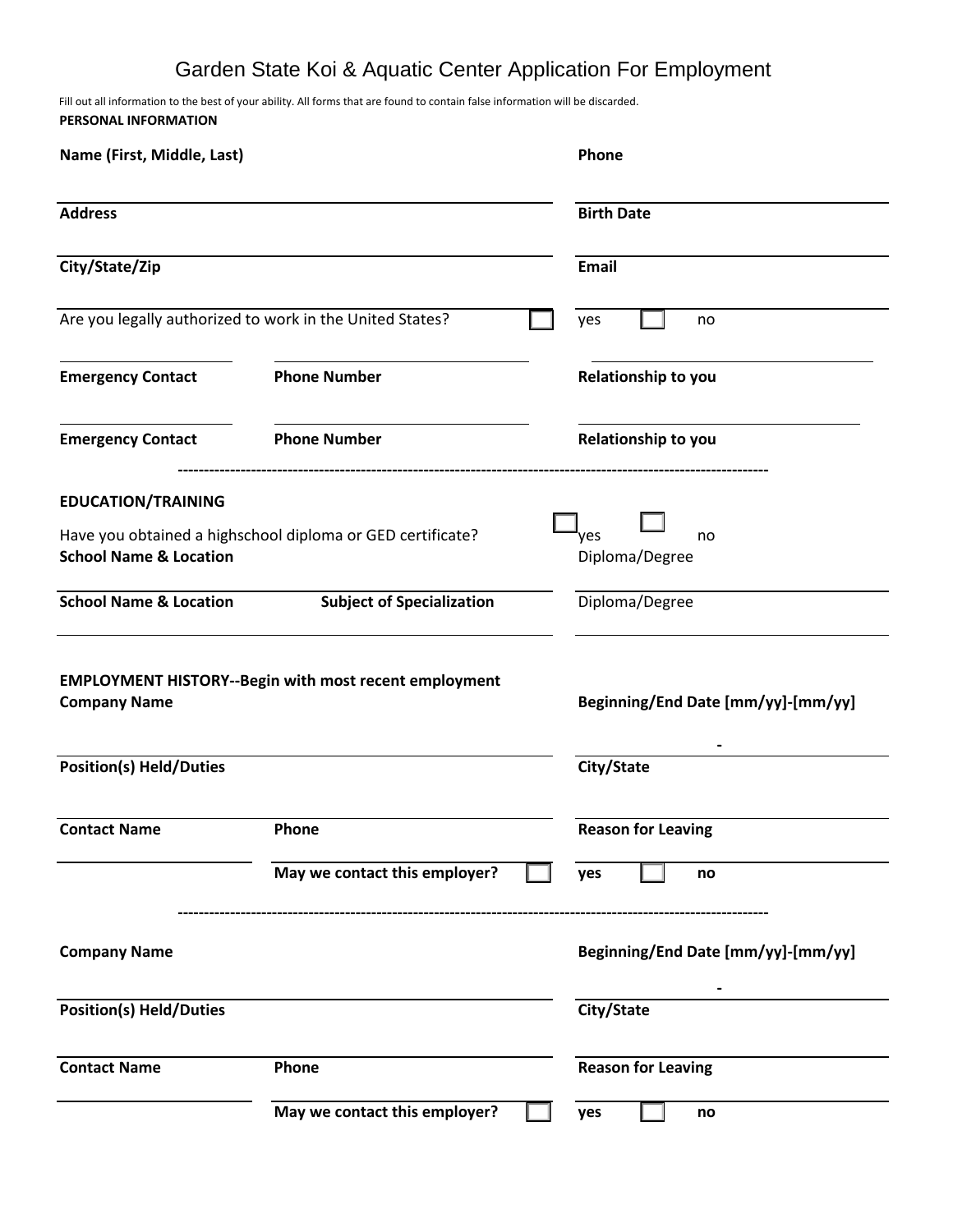| <b>Company Name</b>                                                                                                                                             |                                                                                                                                                                                                                          | Beginning/End Date [mm/yy]-[mm/yy]                                                                       |  |
|-----------------------------------------------------------------------------------------------------------------------------------------------------------------|--------------------------------------------------------------------------------------------------------------------------------------------------------------------------------------------------------------------------|----------------------------------------------------------------------------------------------------------|--|
| <b>Position(s) Held/Duties</b>                                                                                                                                  |                                                                                                                                                                                                                          | City/State                                                                                               |  |
| <b>Contact Name</b>                                                                                                                                             | Phone                                                                                                                                                                                                                    | <b>Reason for Leaving</b>                                                                                |  |
|                                                                                                                                                                 | May we contact this employer?                                                                                                                                                                                            | no<br>yes                                                                                                |  |
|                                                                                                                                                                 | Why are you interested in working at Garden State Koi?                                                                                                                                                                   |                                                                                                          |  |
|                                                                                                                                                                 | Do you own a water feature? For how many years? Briefly describe it.                                                                                                                                                     |                                                                                                          |  |
| <b>CREW SPECIFIC SKILLS</b><br>$\Box$ Customer Service<br>$\Box$ Landscaping                                                                                    | Check all that you have at least 6 months experience in:<br>$\Box$ Able to lift heavy objects<br>$\Box$ Long shifts (8-12hrs) $\Box$ Operate Heavy Machinery<br>$\Box$ Owns a valid driver's licence                     | Other relevant skills/abilities:                                                                         |  |
| <b>STORE SPECIFIC SKILLS</b><br>$\Box$ Quickbooks<br>$\Box$ Microsoft Office<br>$\Box$ Stocking shelves<br>$\Box$ Internet Browsers<br>$\Box$ Creating Displays | Check all that you have at least 6 months experience in:<br>$\Box$ Customer Service<br>$\Box$ Operate Skid-steer<br>$\Box$ Answering Telephones<br>$\Box$ Touchscreen Registers<br>$\Box$ Opening/Closing Up [keyholder] | $\Box$ Owns a valid driver's licence<br>$\Box$ Landscaping<br>Other relevant skills/abilities:<br>□<br>ப |  |
|                                                                                                                                                                 |                                                                                                                                                                                                                          |                                                                                                          |  |
| <b>SCHEDULE</b><br>Check all where you are Available<br><b>Morning</b><br>Mon<br>$\mathsf{L}$                                                                   | Afternoon<br><b>Evenings</b><br>$\Box$                                                                                                                                                                                   | What date can you being working?                                                                         |  |
| <b>Tue</b><br>Wed<br>Thu<br>Fri<br>Sat                                                                                                                          | $\overline{\phantom{a}}$<br>$\mathsf{L}$                                                                                                                                                                                 | Are there any upcoming dates you cannot work?                                                            |  |